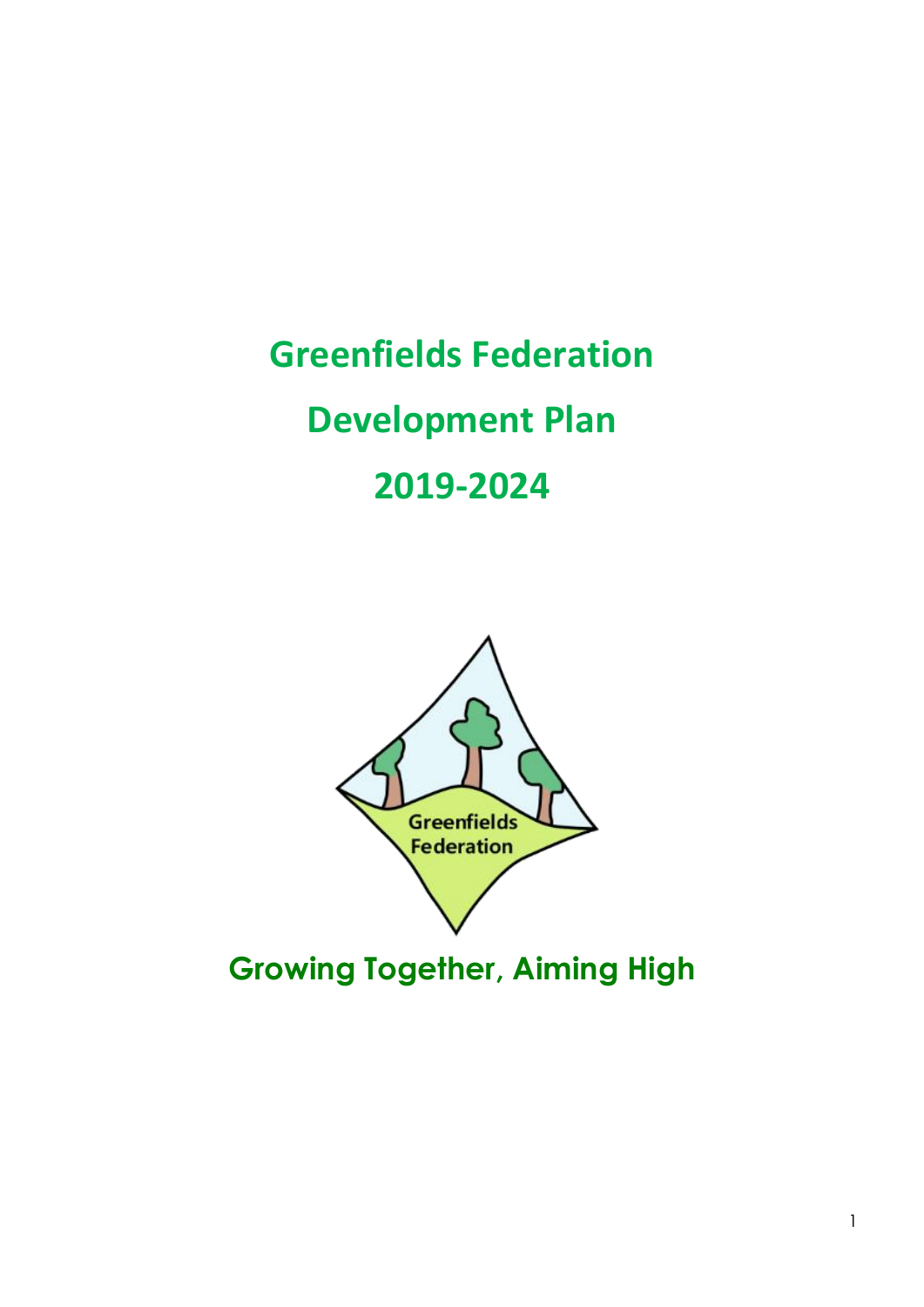# **Federation Development Plan 2019-2024**

# **Part 1: Vision**

### **The purpose of the Federation Development Plan is:**

- To show the strategic direction of the federation and of the schools in our federation, Littlehaven Infant and Northolmes Junior.
- $\bullet$  To help us meet the aims of the federation.
- To direct us in the areas that we are trying to improve our key priorities.
- To help ensure that we have allocated sufficient resources to meet our targets (in our key priorities and school improvement targets).
- To give a framework for evaluating the impact of the work undertaken on quality of education, behaviour and attitudes, personal development and leadership and management (including governance).
- To support and develop the partnership between the schools, parents, and local community.
- Help us anticipate future requirements and prioritise limited resources in a rapidly changing political and organisational environment.

This plan was developed by the governing body working with staff, parents and pupils from across the Greenfields Federation schools as follows:

- $\bullet$  Meeting between the chair of governors and federation senior leadership team  $5<sup>th</sup>$ March 2019
- Discussions between governors and senior leaders FGB meeting, 19th March 2019
- Federation staff meeting 26<sup>th</sup> June 2019
- Federation parents' forum 27<sup>th</sup> June 2019
- Feedback from pupils through governor led pupil interviews July 2019

The governing body will monitor the implementation and evaluate the success of the Federation Development Plan each summer to ensure the schools meet the federation aims.

The Governing Body will revise the Federation Development Plan in 2024 or before if the schools' circumstances dramatically change.

The final version was approved by the full governing body on 24th September 2019 and published to the whole school community.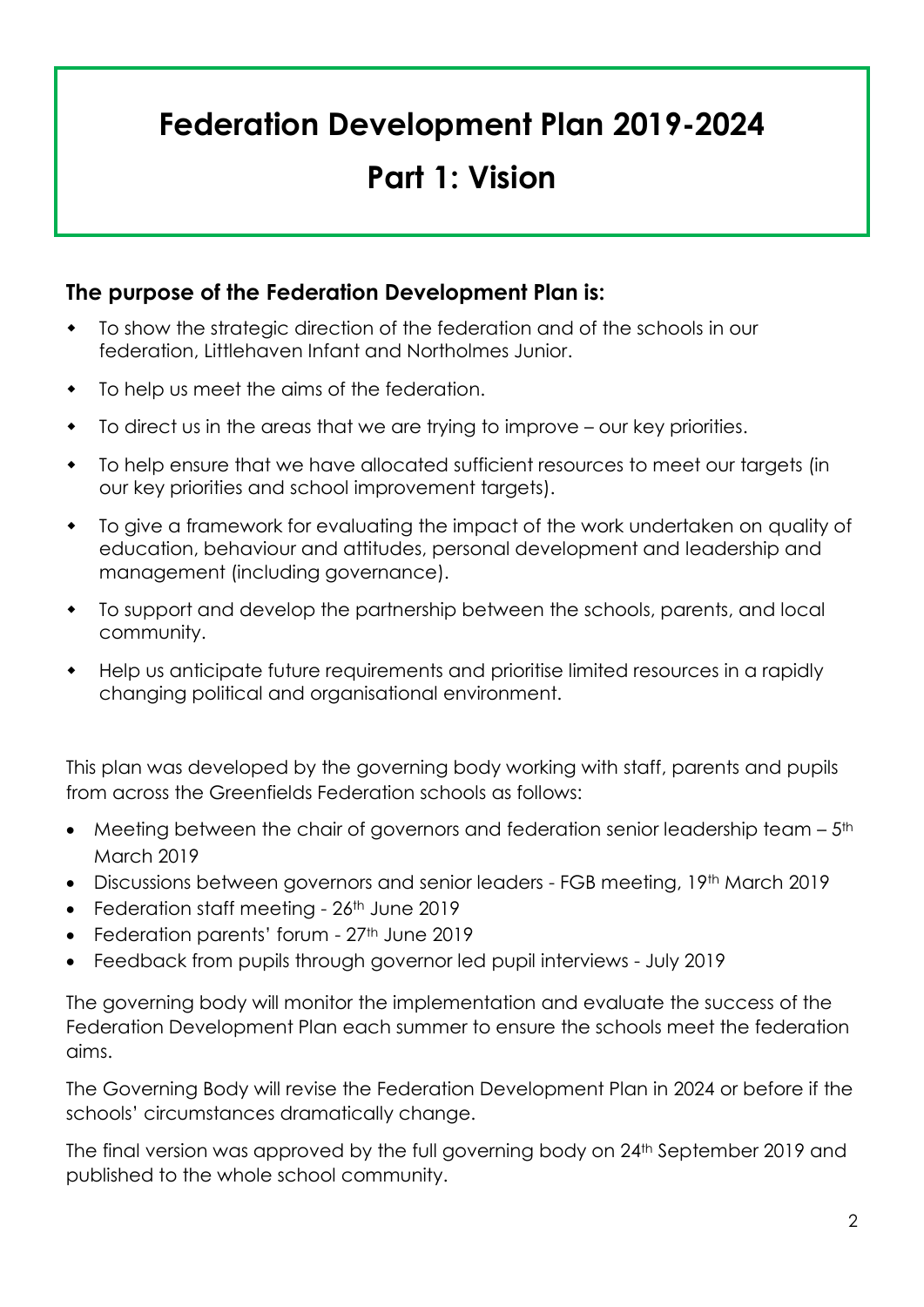### **Our Federation Vision**

#### **Growing Together, Aiming High**

Our vision at Greenfields Federation is that we will work together as a community to ensure all pupils achieve their best and everyone feels valued and respected. We will have high expectations for behaviour to create an inspiring and motivating learning environment where all children can deepen their knowledge and develop new skills.

### **To Achieve Our Vision Our Federation Aims Are:**

**Achievement:** Ensure that governors and staff are ambitious for what each child can achieve, so that all learners are given the knowledge and cultural capital they need to succeed in life and can reach their highest levels of personal progress and achievement.

**Curriculum:** Encourage the development of a love of learning in all children by providing a broad, engaging and challenging curriculum. Enrich children's knowledge by creating a stimulating and supportive learning environment in which they can explore and develop skills and aspirations.

**Leadership:** Inspire and develop leaders to be highly ambitious and support staff to ensure there is a determination across the federation for all teaching and behaviour to be good or outstanding.

**Well-being:** Prioritise the well-being of our children to ensure they develop as wellrounded, happy, confident individuals who value who they truly are and understand how they relate to other people in an ever-changing world.

**Sustainability:** Oversee and implement strong financial control to ensure resources are efficiently and effectively used to allow the focus to be on achieving our vision.

#### **Our Federation Core Values**

Show **respect** Develop **independence** Show **perseverance** Be **reflective Work together**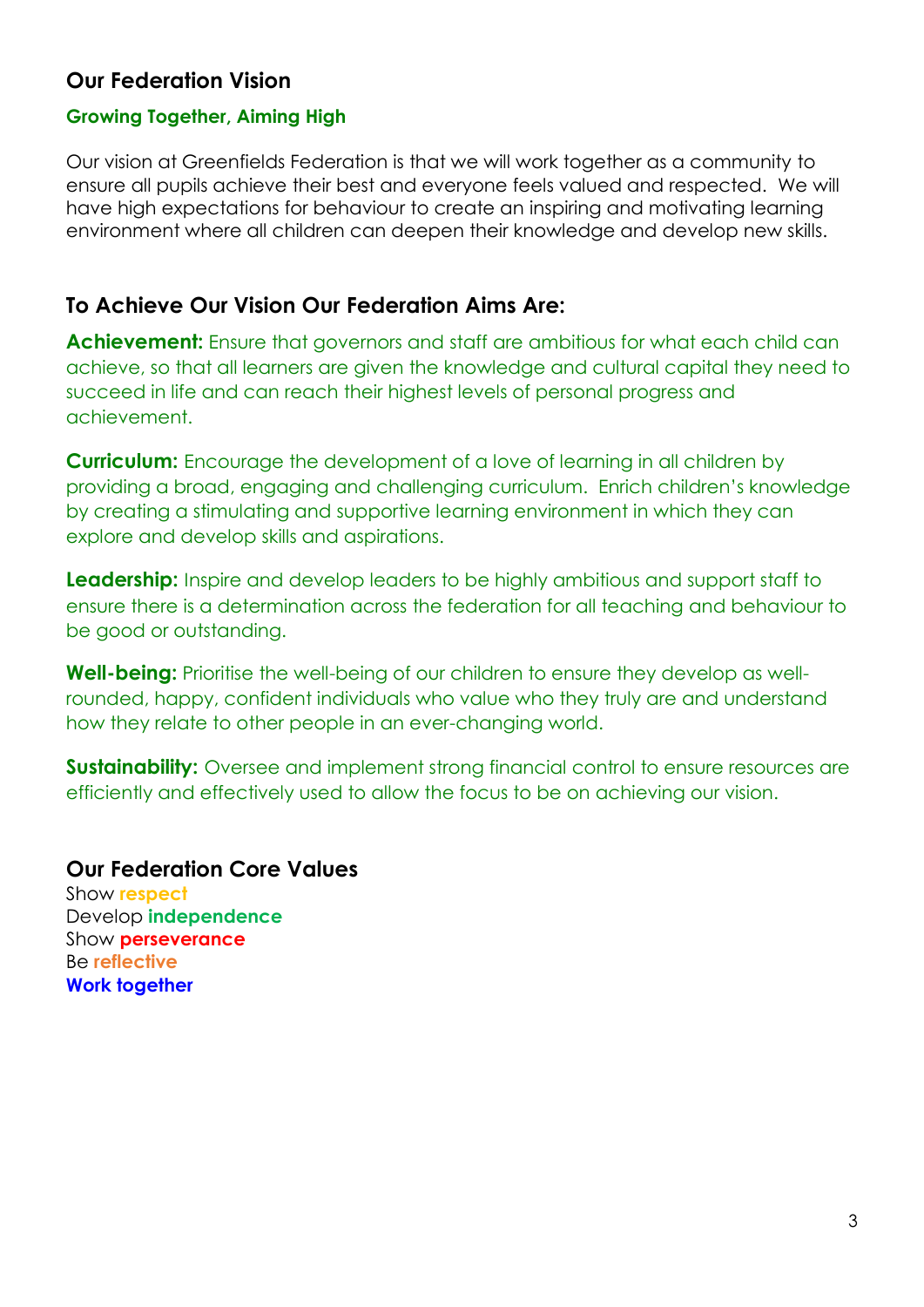## **Our Learning Charter**

Everyone in our federation has the right to:

- Learn
- Be respected and treated fairly
- Be heard
- Feel safe

Everyone in our federation has the responsibility to:

- Allow others to learn
- Respect others and treat them fairly
- Listen to others
- Keep others safe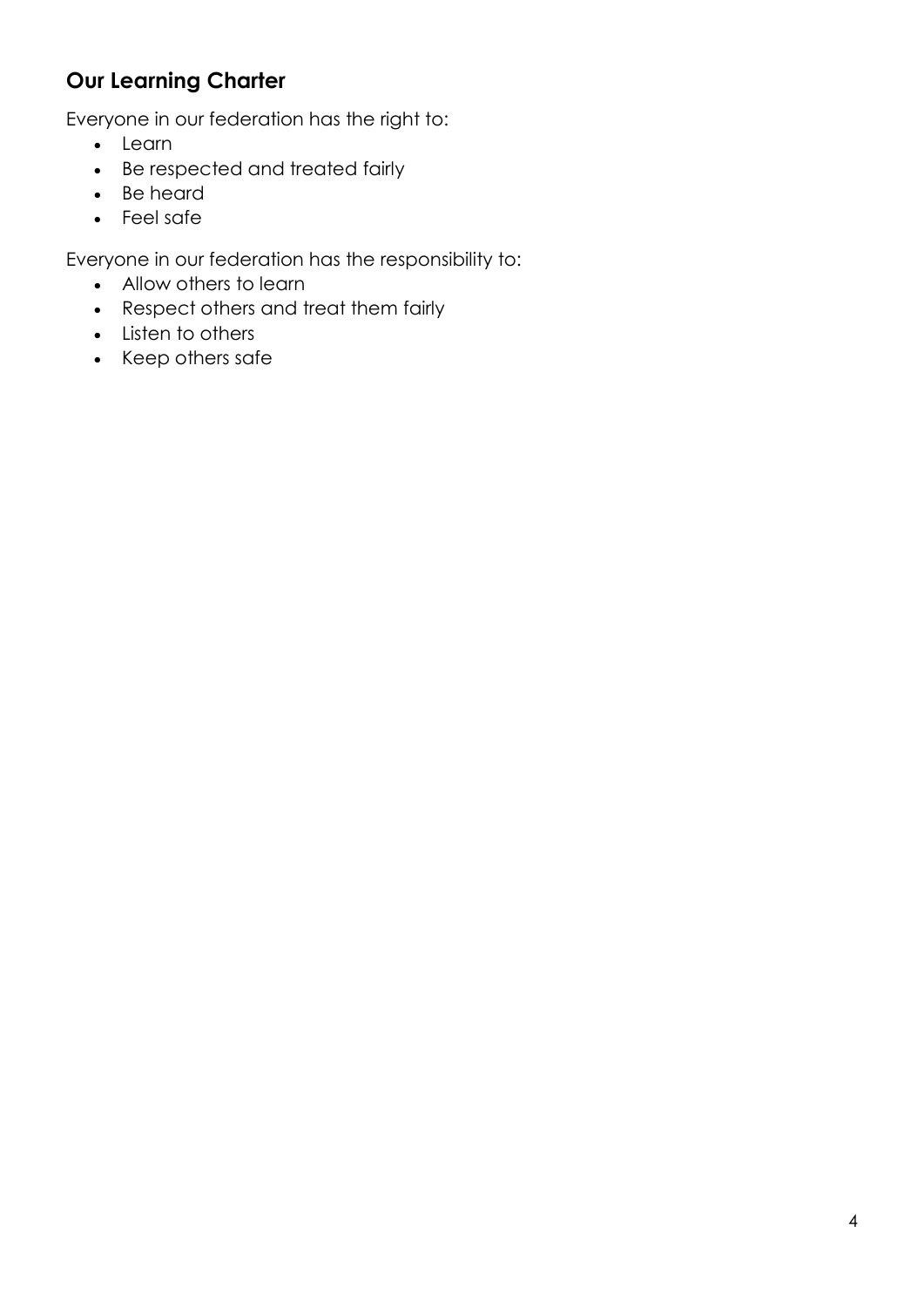**Federation Development Plan 2019-2024 Part 2: Strategic Direction for Littlehaven Infant and Northolmes Junior Schools (linked to Governing Body working parties)**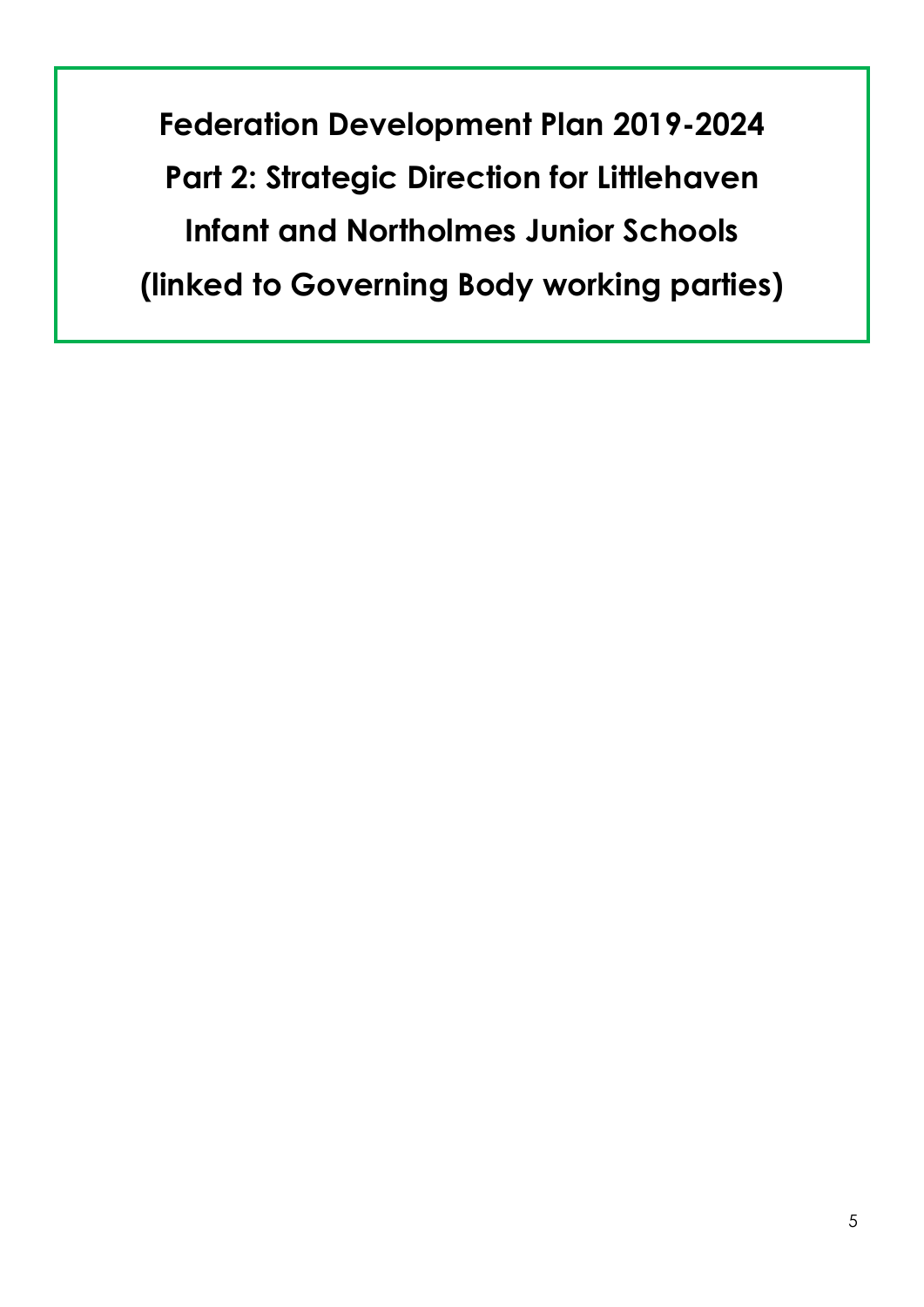|                                       | Aspect                                                                                 | Key                                      | 2019-20                                                                                                                                                                                                                         | 2020-21                                                         | 2021-22                                            | 2022-23 | 2023-24 - To achieve our                                                                                                                                                                                                       |
|---------------------------------------|----------------------------------------------------------------------------------------|------------------------------------------|---------------------------------------------------------------------------------------------------------------------------------------------------------------------------------------------------------------------------------|-----------------------------------------------------------------|----------------------------------------------------|---------|--------------------------------------------------------------------------------------------------------------------------------------------------------------------------------------------------------------------------------|
|                                       |                                                                                        | people                                   |                                                                                                                                                                                                                                 |                                                                 |                                                    |         | aims and vision                                                                                                                                                                                                                |
| Quality of Education                  | Achievement                                                                            | <b>SLT</b><br>Govs                       | Governors and staff are<br>ambitious for what each child<br>can achieve.<br>New Y4 multiplication test Jun<br>2020.                                                                                                             | New statutory baseline<br>Aut 2020.                             |                                                    |         | All learners leave our schools<br>with the knowledge and cultural<br>capital they need to succeed in<br>life. Attainment and progress are<br>at least in line with national.                                                   |
|                                       | Curriculum                                                                             | SLT<br>Subject<br>leaders                | The curriculum & environment<br>are developed so all children<br>are engaged and<br>challenged. The curriculum<br>includes opportunities for<br>outdoor learning.                                                               |                                                                 |                                                    |         | The curriculum is broad and<br>engaging and challenges all<br>learners to achieve their best.<br>The learning environment allows<br>learners to explore and develop<br>skills and aspirations.                                 |
| Personal Development and<br>Behaviour | Well-being                                                                             | SLT<br>PSHE lead<br>PE lead              | Children's well-being and<br>resilience is developed<br>through the 'Jigsaw' PSHE<br>programme & opportunities<br>they are given through sports<br>premium funding.                                                             | New SRE requirements<br>Sep 2020.                               |                                                    |         | All children leave our schools as<br>well-rounded, happy, confident<br>individuals who value who they<br>truly are and understand how<br>they relate to other people in an<br>ever-changing world.                             |
|                                       | Achievement                                                                            | LH AHT<br>Inclusion<br>gov               | Governors and staff have<br>high expectations for what<br>children who are<br>disadvantaged or have SEND<br>can achieve.                                                                                                        |                                                                 |                                                    |         | Attainment and progress of<br>children who are disadvantaged<br>is at least in line with other<br>learners. Attainment and<br>progress of children with SEND is<br>at least in line with national.                             |
| Governance<br>and<br>Leadership       | Leadership                                                                             | <b>SLT</b><br>Govs<br>Subject<br>leaders | Subject leaders lead subjects<br>across the federation and all<br>staff have high expectations<br>for behaviour.<br>New Ofsted framework Sep 2019.<br>New school at Kilnwood Vale.                                              | Bohunt to open on new<br>site Apr 2021. Primary<br>provision ?? | NH Ofsted by Oct, 2021.<br>LH Ofsted by Jun, 2022. |         | Leaders and staff are highly<br>ambitious, and all teaching and<br>behaviour is good or<br>outstanding.<br>The schools retain 'good' or<br>better Ofsted ratings.                                                              |
|                                       | Sustainability<br>(using WS<br>School<br><b>Effectiveness</b><br>Strategy<br>criteria) | SLT<br>Govs<br>SBMs                      | There is a succession plan for<br>leadership and key<br>governors. The schools<br>collaborate with locality<br>schools and resources are<br>shared where possible.<br>Further reduction in lump sum by<br>£20k (Apr 2020). NOR: | NOR:                                                            | NOR:                                               | NOR:    | Staffing and class structures are<br>sustainable for the future. The<br>schools remain the heart of the<br>local community. Children leave<br>the federation with the skills and<br>knowledge they need to<br>succeed in life. |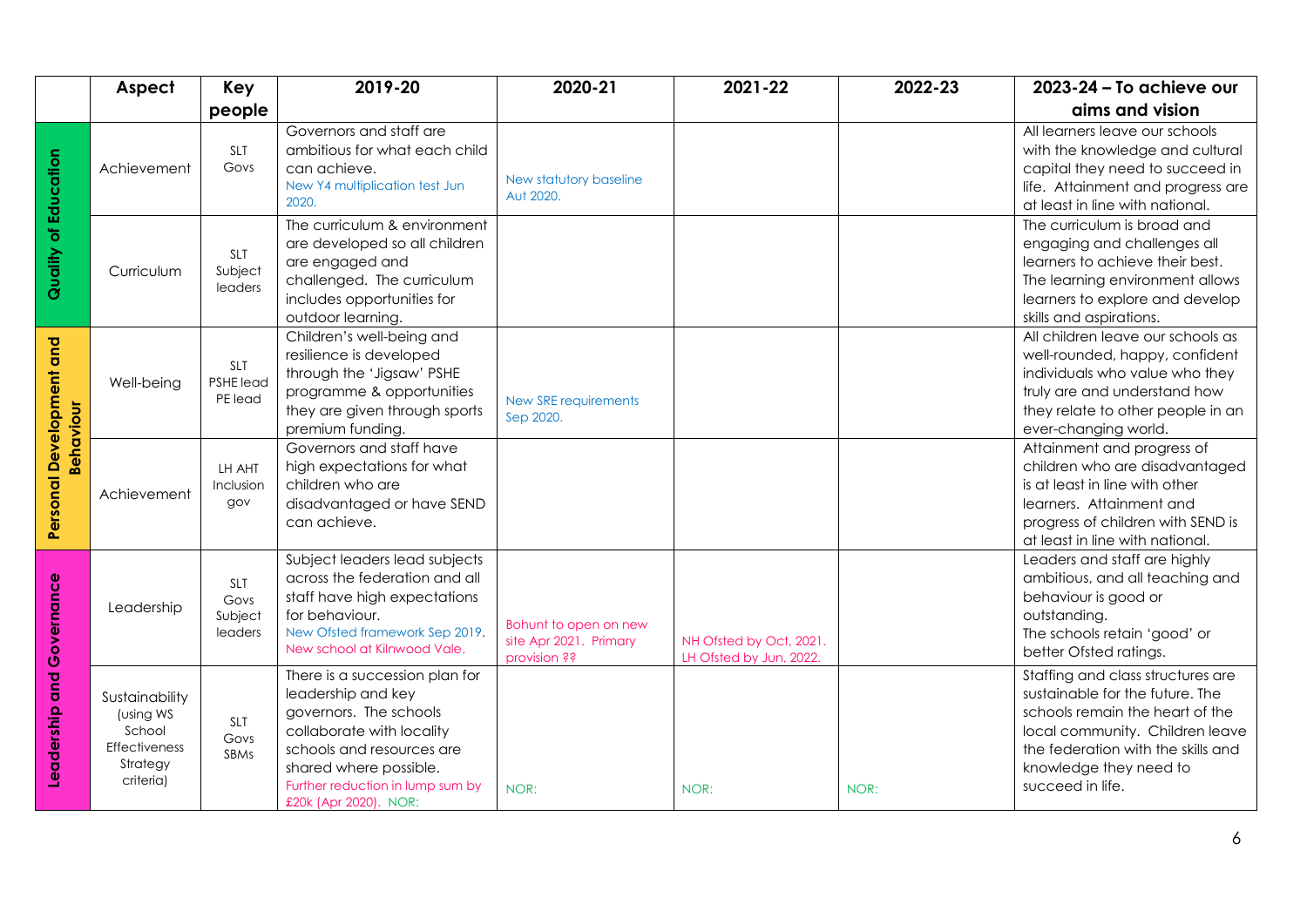**Federation Development Plan 2019-2024 Part 2: How we measure success against our federation aims to achieve our vision (To be reviewed each summer by the LGWP)**

#### **Achievement:**

- School self-evaluation indicates that the quality of education (as defined by Ofsted) is at least 'good' at each school.
- Attainment and progress for all groups of learners are at least in line with national.
- Over 80% of parents at each school feel their child is making good progress.\*

#### **Curriculum:**

- School self-evaluation indicates that the quality of education (as defined by Ofsted) is at least 'good' at each school.
- Over 80% of pupils at each school feel they are given work that challenges them in all or most lessons.\*
- Over 80% of staff at each school feel the school challenges all pupils to make at least good progress.\*
- Over 80% of parents at each school feel their child is taught well.\*

#### **Leadership:**

- School self-evaluation indicates that overall effectiveness (as defined by Ofsted) is at least 'good' at each school.
- All staff at each school have a clear understanding of the goals the school aims to achieve.\*
- Over 80% of pupils at each school feel the behaviour of other pupils in lessons is good most or all of the time.\*
- Over 80% of parents at each school feel the school makes sure its pupils are well behaved.\*
- Over 80% of staff at each school feel pupil behaviour is at least good.\*

#### **Well-being:**

- Over 80% of parents say their child is happy at this school.\*
- Over 80% of pupils at each school agree/strongly agree that school helps them to look after their emotional and mental health.\*

#### **Sustainability:**

 There has been the sharing of resources which has improved provision or improved outcomes for staff/pupils.

#### \* from questionnaire results